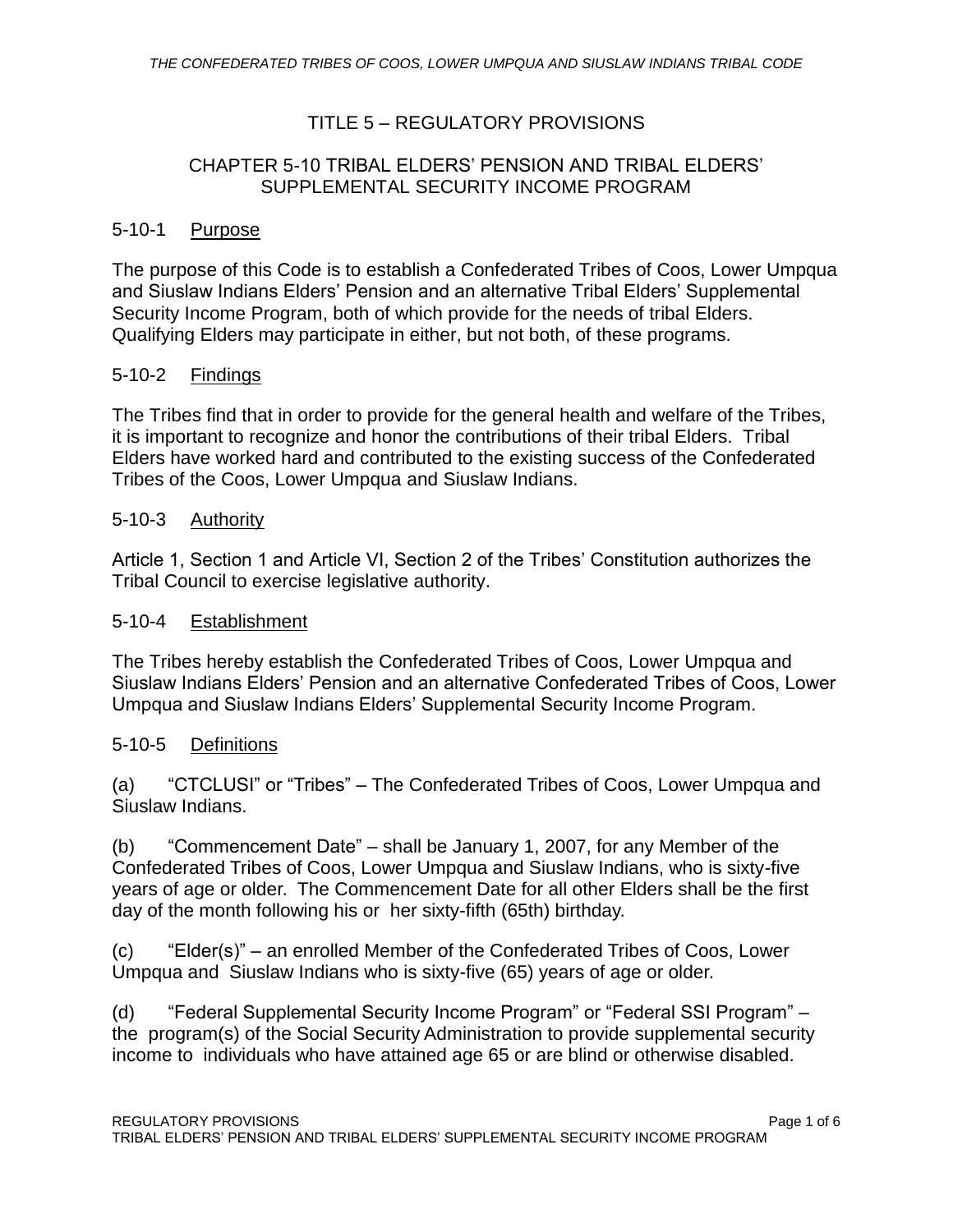(e) "Income" – both earned and unearned income as defined in the Act establishing the Federal Supplemental Security Income Program at 42 U.S.C. 1382.

(f) "Member(s)" – Those persons who are duly recognized as enrolled members of the Confederated Tribes of Coos, Lower Umpqua and Siuslaw Indians.

(g) "Pension" – a monthly amount paid to qualifying Elders as more specifically defined in Section 5-10-7.

(h) "Tribal Council" – The legislative body of the Confederated Tribes of Coos, Lower Umpqua and Siuslaw Indians.

(i) "Tribal SSI" – the supplemental security income benefits established for qualifying Elders pursuant to this Chapter 5-10, and more fully described in 5-10-13.

# 5-10-6 Programs Discretionary

The Pension and the Tribal SSI benefits shall be discretionary and subject to the amount appropriated by the Tribal Council. The authorization of the Pension and the Tribal SSI benefits does not create any liability on the part of the Tribes for any future payment, nor shall any Member have any vested right in future benefit payments.

# 5-10-7 Monthly Amount of Pension and Supplemental Security Income

Tribal Council shall set the monthly amount of the Pension and of the Tribal SSI benefits subject to the availability of tribal funds. The monthly amount shall be the same for all Elders, regardless of whether the Elder receives a Pension or a Tribal SSI benefit. To the extent that any or all of the Pension or Tribal SSI benefits to Elders are funded using Net Gaming Revenues as defined in Chapter 5-2-3(q) of this Code, the Tribes shall comply with all applicable requirements of the Indian Gaming Regulatory Act, 25 U.S.C. §§ 2701-2721, its implementing regulations and the CTCLUSI Revenue Allocation Plan.

#### 5-10-8 Method

At the discretion of the Tribal Council, the method of payment of the Pension or the Tribal SSI benefit shall be either by check, direct deposit to Elders' accounts, or such other method as may be beneficial and consistent with the desires of the Elders. The Tribal Accounting Department shall disburse payments, keep records of distributed funds and maintain a list of eligible Elders.

#### 5-10-9 Waiver of Benefit

Elders may, upon written, notarized request, waive the benefit of the Pension or the Tribal SSI.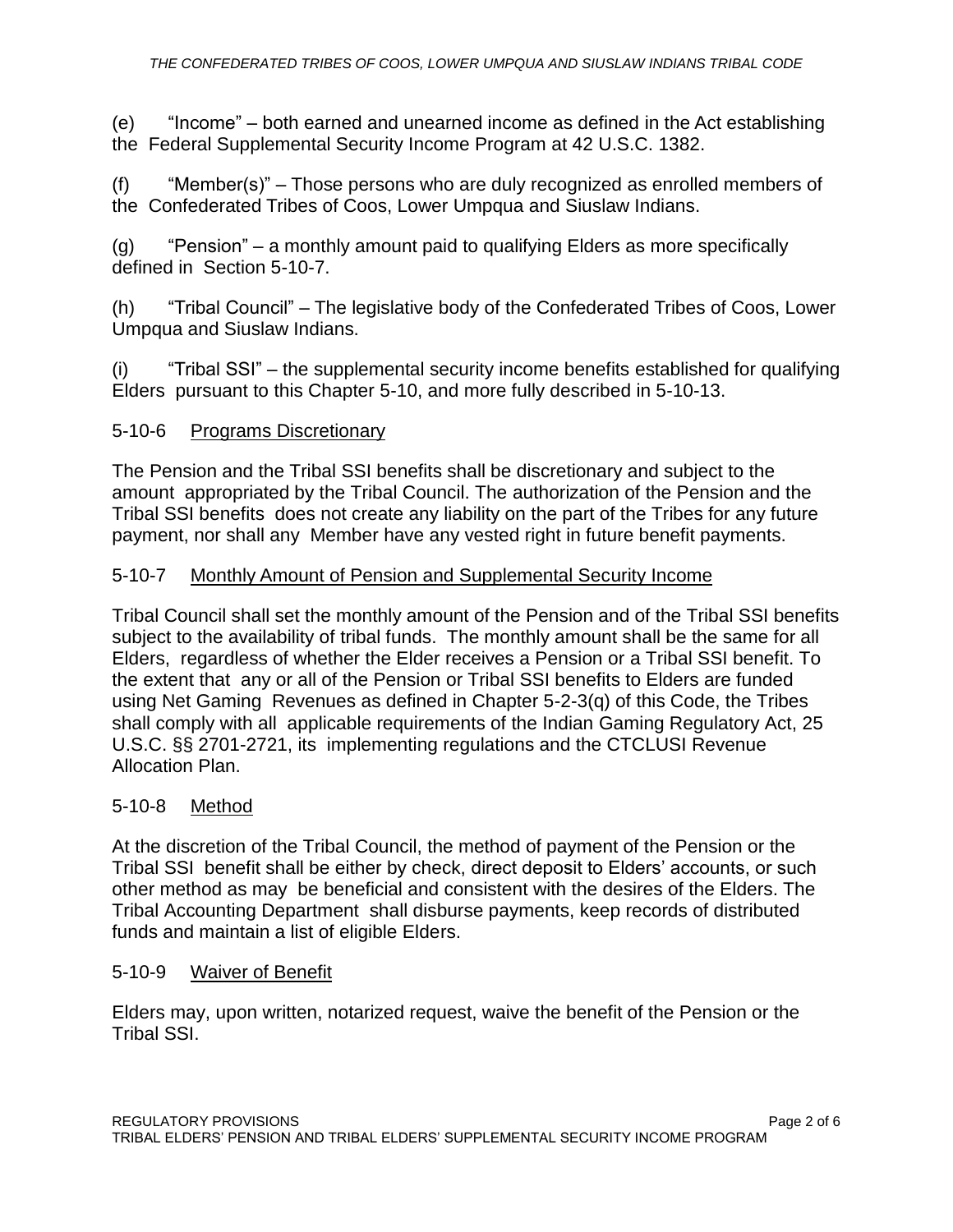## 5-10-10 Benefits Not to Reduce Other Resources

The benefits paid under this Chapter 5-10 are not intended to offset, reduce or otherwise interfere with any other resources or benefits to which an Elder shall be entitled.

## 5-10-11 Death of Elder

Pension and Tribal SSI eligibility shall cease upon the death of the Elder. A Pension or Tribal SSI payment made to an Elder living on the first  $(1<sup>st</sup>)$  day of the month in which the payment was made shall be considered to have been earned and need not be repaid upon the death of an Elder during that calendar month.

If an Elder dies after the first  $(1<sup>st</sup>)$  day of the month, but prior to receipt of that month's Pension or Tribal SSI payment, the final payment shall be made to the beneficiary designated in writing by the Elder. If no beneficiary has been designated, the final payment shall be made to the Elder's estate.

# 5-10-12 Tax Withholding

Elders who receive funds under this Chapter 5-10 shall be responsible for payment of all applicable state and federal taxes. Elders shall be notified at the time payments are made that the payments may be subject to taxation, and that the Tribes shall withhold federal income tax from the payments and pay such tax to the Internal Revenue Service (IRS) if required to do so under the Internal Revenue Code and IRS regulations (26 CFR Part 31, as amended). The Tribes shall comply with applicable IRS rules and regulations for the reporting of payments made pursuant to this Chapter 5-10 and for the deposits of taxes withheld. The Tribes shall provide statements to Elders by the end of January following the tax year in which the payments were made.

#### 5-10-13 Tribal Elders' Supplemental Security Income Program

An Elder who meets the eligibility requirements set forth in section 5-10-13(b) may request that his or her monthly Elder payment be designated as Tribal SSI and be governed by this section 5-10-13.

(a) Purpose. The Tribal SSI program is designed to provide assistance to supplement benefits paid under the Federal SSI Program and other similar programs. The Tribes intend Tribal SSI payments to qualify for exclusion as income under the rules and regulations of the federal Social Security Administration. By allowing qualifying Elders to designate the monthly Elder benefit payment as Tribal SSI, the Tribes intend to ensure that the payments are recognized by the federal Social Security Administration and other agencies in such a manner as to avoid any offset or reduction of Social Security, Federal SSI or other benefits to which the Elder may be entitled.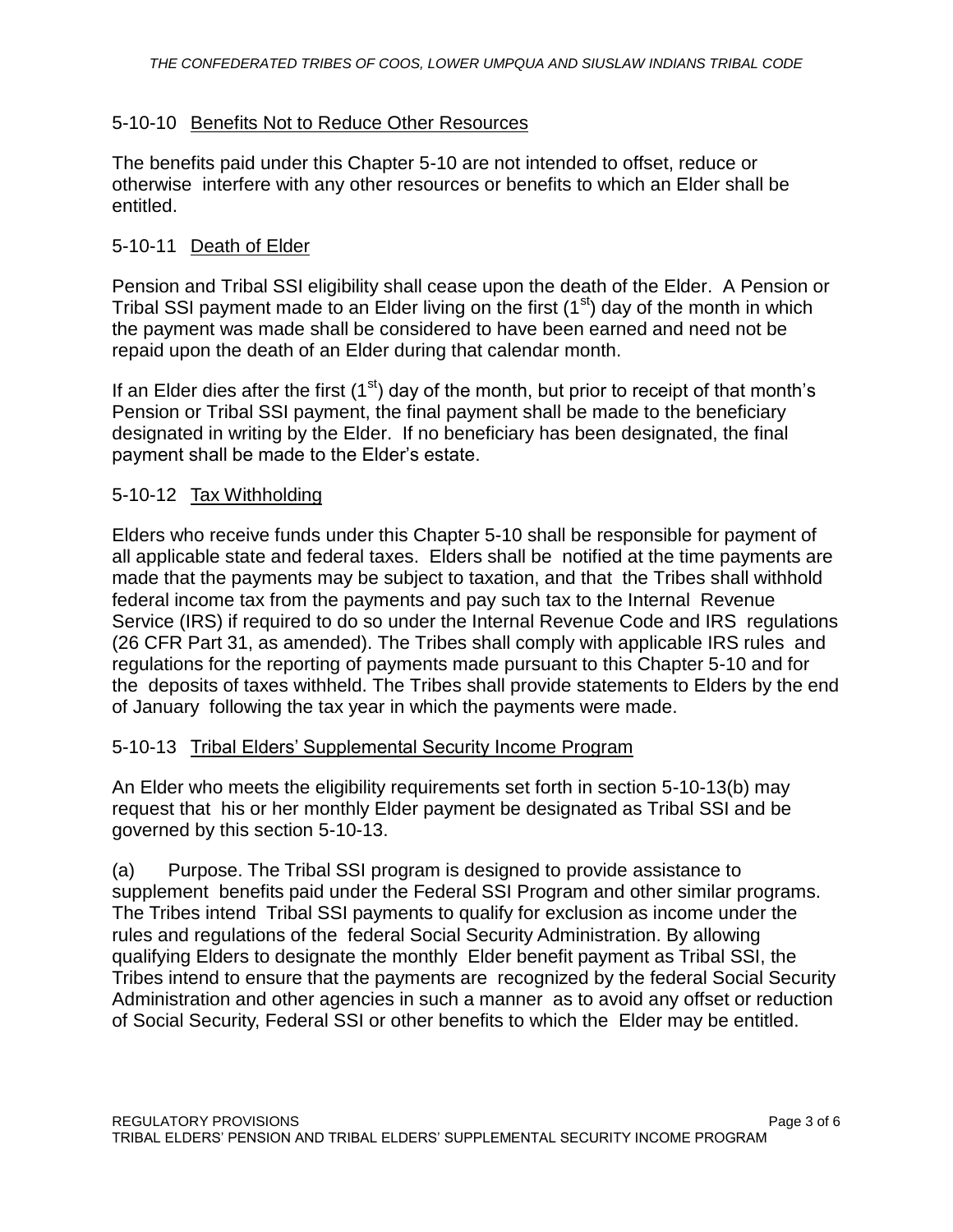# (b) Eligibility.

(1) Designation as Tribal SSI shall be made only for eligible Elders who have submitted an application for such benefits. The Tribes will make application forms available to any eligible Elder who desires to apply for such benefits.

(2) Tribal SSI benefits shall be paid only to such Elders who are eligible for payments or are receiving payments under the Federal SSI Program or similar program, or to Elders who would be eligible upon filing an application for such payments with the Social Security Administration or other agencies.

(c) Notification to Social Security Administration. In recognition of the fact that this plan for the payment of supplemental benefits is designed to provide assistance based on need in supplementation of the benefits paid under the Federal SSI Program and to therefore qualify for exclusion as income under the rules and regulations of the Social Security Administration, if required by the Social Security Administration to do so, the Tribes shall advise the Social Security Administration of any amendments to this Ordinance that change the conditions for eligibility or change the provisions for method of payment and shall seek a determination by said amendment on the Tribal SSI program's status as an excluded income payment under the appropriate law and regulations governing the Federal SSI Program.

# 5-10-14 Severability

If any section or sections of this Code shall be declared invalid, the remaining sections shall continue in full force and effect.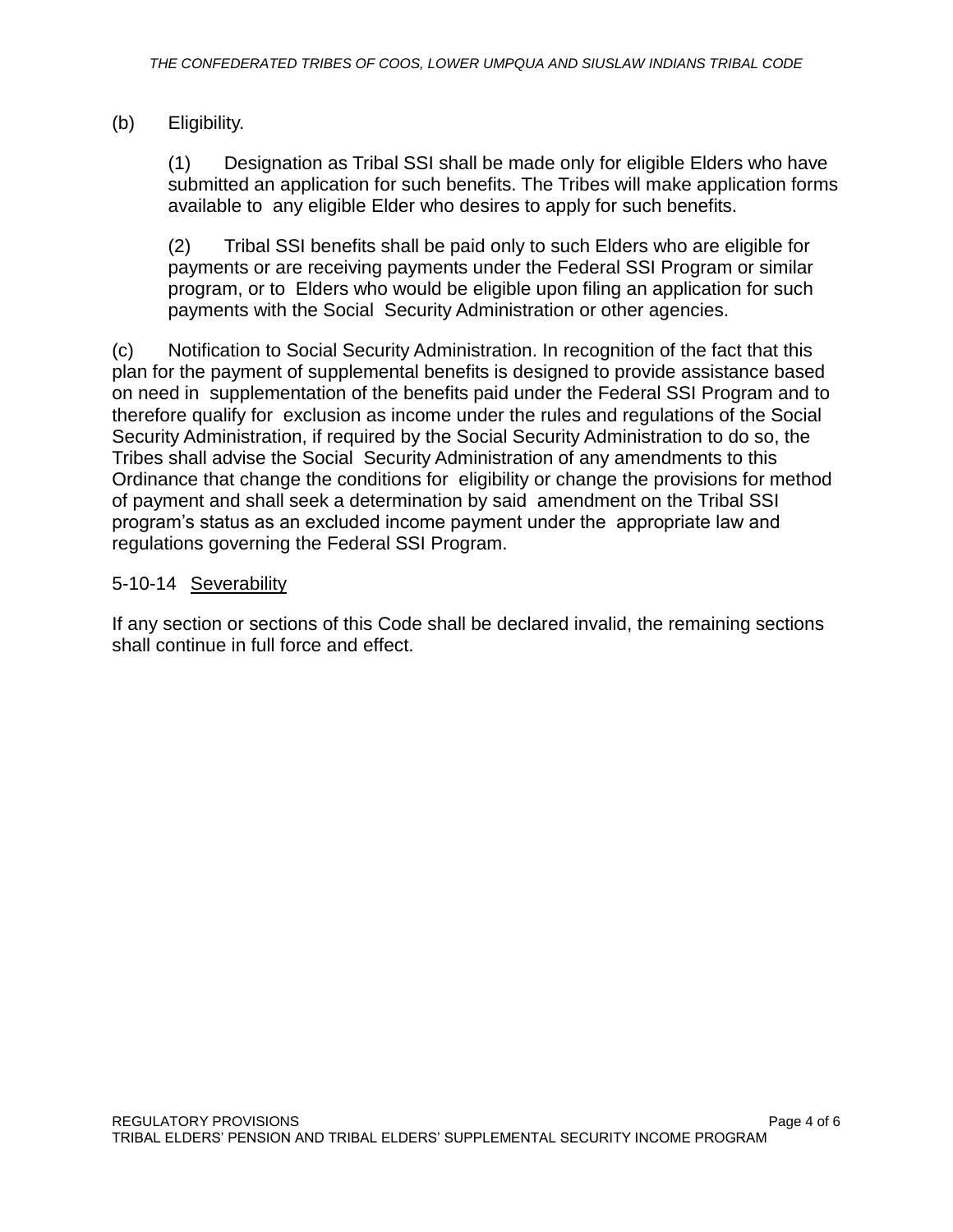# APPENDIX A

# LEGISLATIVE HISTORY AND EDITORIAL CHANGES